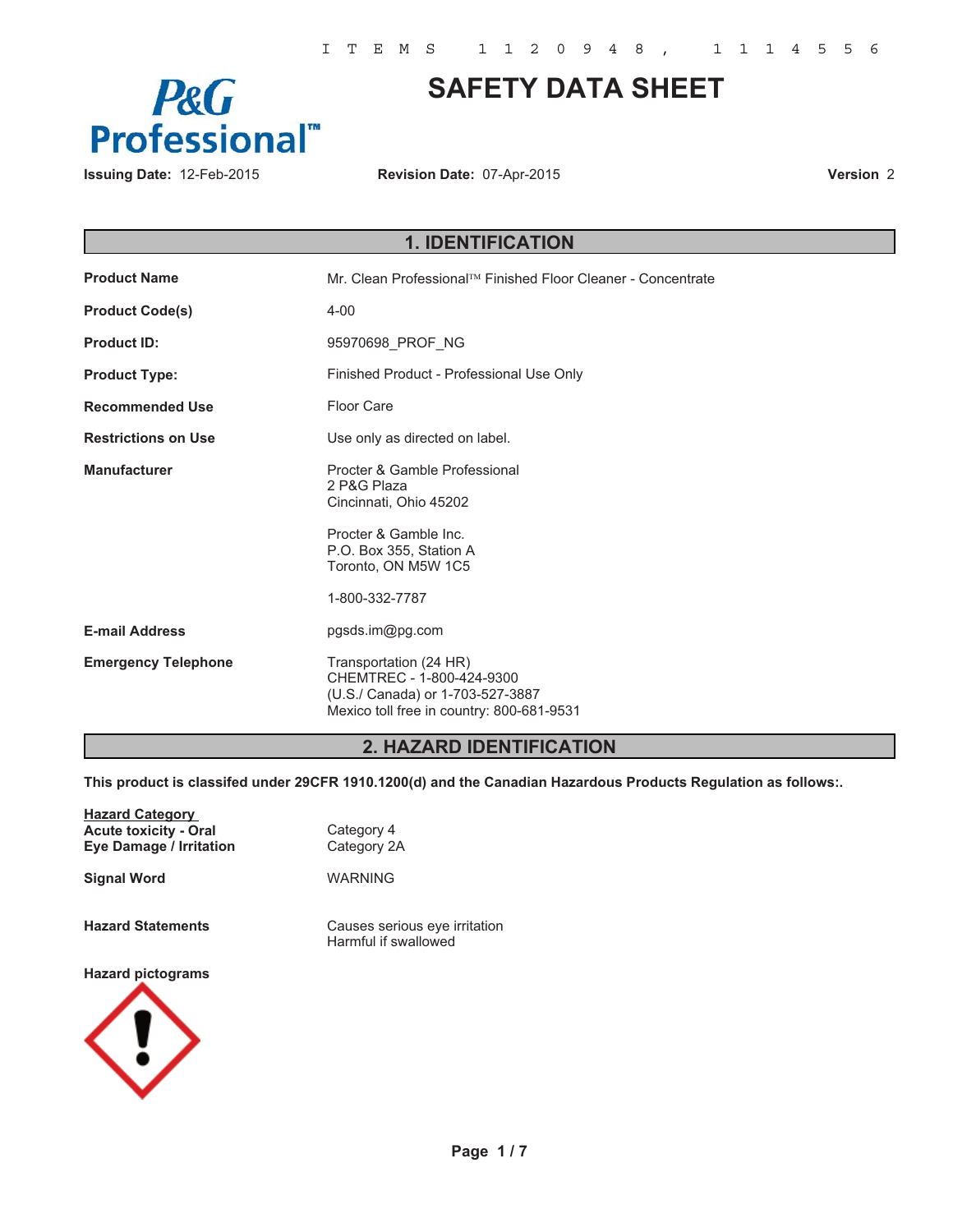**95970698\_PROF\_NG** - **Mr. Clean Professional- Finished Floor Cleaner - Concentrate**

| <b>Precautionary Statements -</b><br><b>Prevention</b> | Wash hands thoroughly after handling<br>Do not eat, drink or smoke when using this product                                                                                                                                                                                                                                                    |
|--------------------------------------------------------|-----------------------------------------------------------------------------------------------------------------------------------------------------------------------------------------------------------------------------------------------------------------------------------------------------------------------------------------------|
| <b>Precautionary Statements -</b><br><b>Response</b>   | IF IN EYES: Rinse cautiously with water for several minutes. Remove contact lenses, if<br>present and easy to do. Continue rinsing<br>If eye irritation persists: Get medical advice/attention<br>IF SWALLOWED:<br>Rinse with plenty of water<br>Drink 1 or 2 glasses of water<br>Call a POISON CENTER or doctor/physician if you feel unwell |
| <b>Precautionary Statements -</b><br><b>Storage</b>    | None                                                                                                                                                                                                                                                                                                                                          |
| <b>Precautionary Statements -</b><br><b>Disposal</b>   | None                                                                                                                                                                                                                                                                                                                                          |
| Hazards not otherwise classified<br>(HNOC)             | None                                                                                                                                                                                                                                                                                                                                          |

# **3. COMPOSITION/INFORMATION ON INGREDIENTS**

### **Ingredients are listed according to 29CFR 1910.1200 Appendix D and the Canadian Hazardous Products Regulation**

| <b>Chemical Name</b>                                                    | <b>Synonyms</b> | <b>Trade Secret</b> | <b>CAS-No</b> | Weight %    |
|-------------------------------------------------------------------------|-----------------|---------------------|---------------|-------------|
| Alcohols, C12-16, ethoxylated                                           |                 | No                  | 68551-12-2    | 1 - 5       |
| Oxirane, 2-methyl-, polymer with<br>oxirane, mono(2-propylheptyl) ether |                 | No                  | 166736-08-9   | $1 - 5$     |
| Benzenesulfonic acid,<br>(1-methylethyl)-, sodium salt (1:1)            |                 | <b>No</b>           | 28348-53-0    | $1 - 5$     |
| Sulfuric acid, mono-C10-16-alkyl<br>esters, sodium salts                |                 | No                  | 68585-47-7    | $1 - 5$     |
| Limonene                                                                |                 | No                  | 5989-27-5     | $0.1 - 1.0$ |
| Citrus Aurantium Dulcis Oil                                             |                 | No                  | 8008-57-9     | $0.1 - 1.0$ |

# **4. FIRST AID MEASURES**

### **First aid measures for different exposure routes**

| Eye contact                                           | Rinse with plenty of water. Get medical attention immediately if irritation persists.                                       |
|-------------------------------------------------------|-----------------------------------------------------------------------------------------------------------------------------|
| <b>Skin contact</b>                                   | Rinse with plenty of water. Get medical attention if irritation develops and persists.                                      |
| Ingestion                                             | Rinse mouth. Drink 1 or 2 glasses of water. Do NOT induce vomiting. Get medical attention<br>immediately if symptoms occur. |
| <b>Inhalation</b>                                     | Move to fresh air. If symptoms persist, call a physician.                                                                   |
| Most important symptoms/effects,<br>acute and delayed | None under normal use conditions.                                                                                           |

### **Indication of immediate medical attention and special treatment needed, if necessary**

**Notes to Physician** Treat symptomatically.

# **5. FIRE-FIGHTING MEASURES**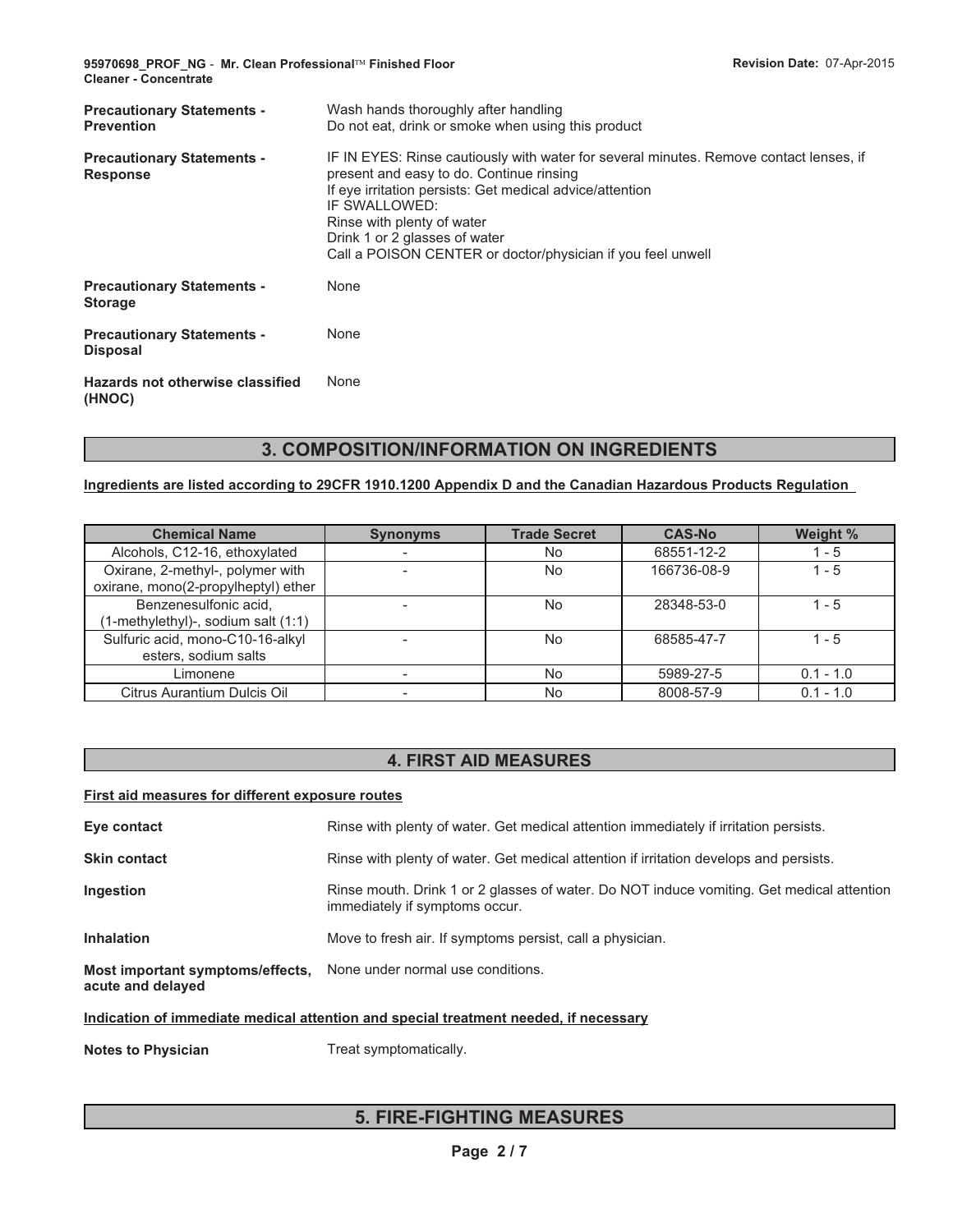**95970698\_PROF\_NG** - **Mr. Clean Professional-Cleaner - Concentrate**

| Suitable extinguishing media                      | Dry chemical, CO <sub>2</sub> , alcohol-resistant foam or water spray.                                                                    |
|---------------------------------------------------|-------------------------------------------------------------------------------------------------------------------------------------------|
| Unsuitable Extinguishing Media                    | None.                                                                                                                                     |
| <b>Special hazard</b>                             | None known.                                                                                                                               |
| Special protective equipment for<br>fire-fighters | As in any fire, wear self-contained breathing apparatus pressure-demand, MSHA/NIOSH<br>(approved or equivalent) and full protective gear. |
| Specific hazards arising from the<br>chemical     | None.                                                                                                                                     |
|                                                   |                                                                                                                                           |

# **6. ACCIDENTAL RELEASE MEASURES Personal precautions, protective equipment and emergency procedures**

| <b>Personal precautions</b>                                  | Use personal protective equipment. Do not get in eyes, on skin, or on clothing.                                                                                                                                                       |  |
|--------------------------------------------------------------|---------------------------------------------------------------------------------------------------------------------------------------------------------------------------------------------------------------------------------------|--|
| Advice for emergency responders                              | Use personal protective equipment as required.                                                                                                                                                                                        |  |
| Methods and materials for containment and cleaning up        |                                                                                                                                                                                                                                       |  |
| <b>Methods for containment</b>                               | Absorb with earth, sand or other non-combustible material and transfer to containers for<br>later disposal.                                                                                                                           |  |
| Methods for cleaning up                                      | Contain spillage, and then collect with non-combustible absorbent material, (e.g. sand,<br>earth, diatomaceous earth, vermiculite) and place in container for disposal according to<br>local / national regulations (see section 13). |  |
|                                                              | 7. HANDLING AND STORAGE                                                                                                                                                                                                               |  |
| <b>Precautions for safe handling</b>                         |                                                                                                                                                                                                                                       |  |
| Advice on safe handling                                      | Use personal protective equipment as required. Keep container closed when not in use.<br>Never return spills in original containers for re-use. Keep out of the reach of children.                                                    |  |
| Conditions for safe storage, including any incompatibilities |                                                                                                                                                                                                                                       |  |
| <b>Storage Conditions</b>                                    | Keep containers tightly closed in a dry, cool and well-ventilated place.                                                                                                                                                              |  |
| Incompatible products                                        | None known.                                                                                                                                                                                                                           |  |
|                                                              | 8. EXPOSURE CONTROLS/PERSONAL PROTECTION                                                                                                                                                                                              |  |
| <b>Control parameters</b>                                    |                                                                                                                                                                                                                                       |  |
| <b>Exposure Guidelines</b>                                   | No exposure limits noted for ingredient(s).                                                                                                                                                                                           |  |
| <b>Exposure controls</b>                                     |                                                                                                                                                                                                                                       |  |
| <b>Engineering Measures</b>                                  | Distribution, Workplace and Household Settings:<br>Ensure adequate ventilation                                                                                                                                                        |  |
|                                                              | Product Manufacturing Plant (needed at Product-Producing Plant ONLY):<br>Where reasonably practicable this should be achieved by the use of local exhaust<br>ventilation and good general extraction                                  |  |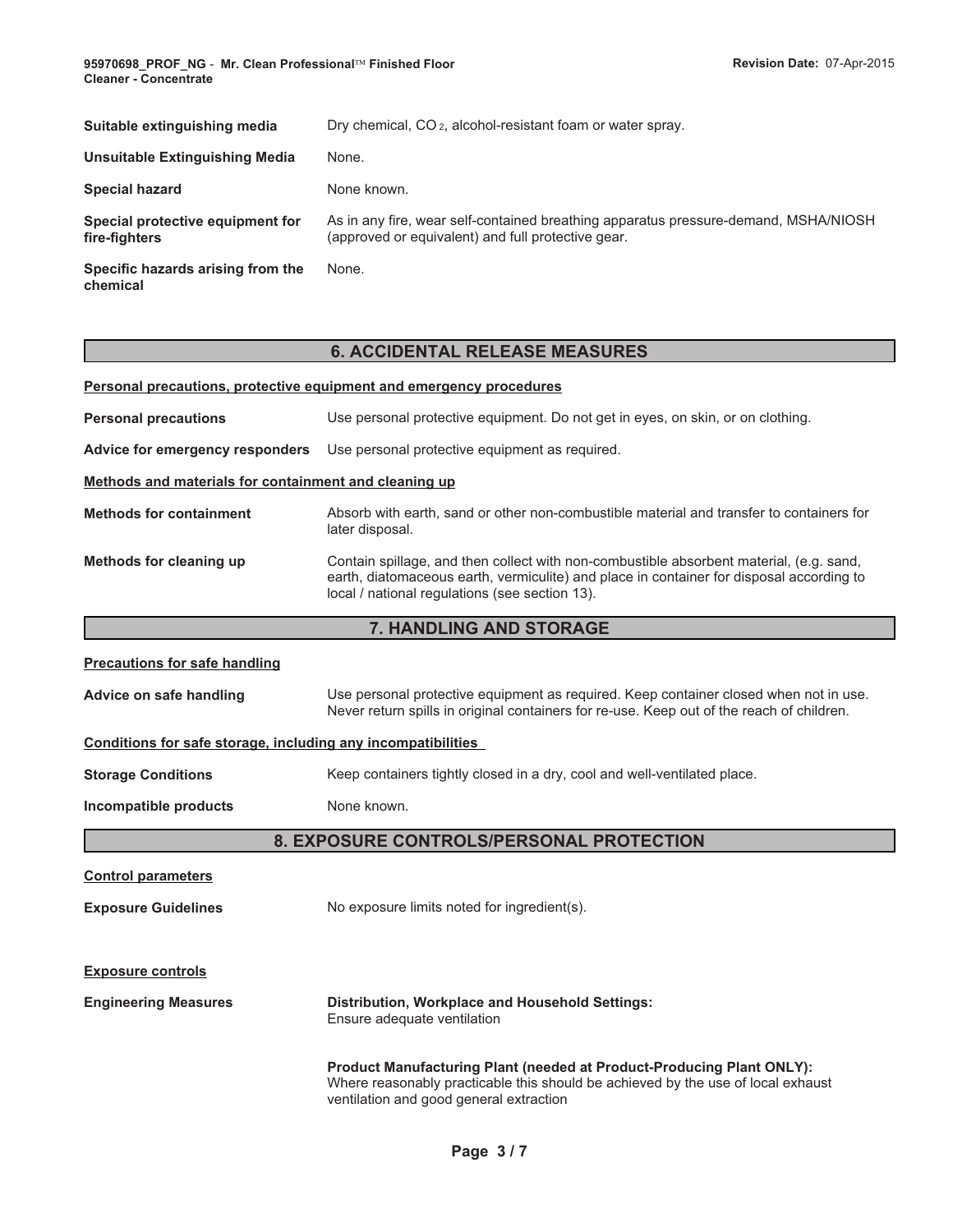#### **Personal Protective Equipment**

| <b>Eye Protection</b>           | Distribution, Workplace and Household Settings:<br>No special protective equipment required                                                                       |
|---------------------------------|-------------------------------------------------------------------------------------------------------------------------------------------------------------------|
| <b>Hand Protection</b>          | <b>Product Manufacturing Plant (needed at Product-Producing Plant ONLY):</b><br>Use appropriate eye protection<br>Distribution, Workplace and Household Settings: |
|                                 | No special protective equipment required<br>Product Manufacturing Plant (needed at Product-Producing Plant ONLY):                                                 |
| <b>Skin and Body Protection</b> | Protective gloves<br>Distribution, Workplace and Household Settings:<br>No special protective equipment required                                                  |
|                                 | <b>Product Manufacturing Plant (needed at Product-Producing Plant ONLY):</b><br>Wear suitable protective clothing                                                 |
| <b>Respiratory Protection</b>   | Distribution, Workplace and Household Settings:<br>No special protective equipment required                                                                       |

**Product Manufacturing Plant (needed at Product-Producing Plant ONLY):** In case of insufficient ventilation wear suitable respiratory equipment

### **9. PHYSICAL AND CHEMICAL PROPERTIES**

| Physical State @20°C<br>Appearance<br>Odor<br><b>Odor threshold</b>   | liquid<br>light yellow<br>Lemon<br>No information available                                    |      |
|-----------------------------------------------------------------------|------------------------------------------------------------------------------------------------|------|
| <b>Property</b>                                                       | Values                                                                                         | Note |
| pH value                                                              | 10.35                                                                                          |      |
| <b>Melting/freezing point</b>                                         | No information available                                                                       |      |
| <b>Boiling point/boiling range</b>                                    | No information available                                                                       |      |
| <b>Flash point</b>                                                    | $>$ 93.3 °C / $>$ 200 °F                                                                       |      |
| <b>Evaporation rate</b>                                               | No information available                                                                       |      |
| Flammability (solid, gas)                                             | No information available                                                                       |      |
| <b>Flammability Limits in Air</b>                                     |                                                                                                |      |
| <b>Upper flammability limit</b>                                       | No information available                                                                       |      |
| <b>Lower Flammability Limit</b>                                       | No information available                                                                       |      |
| Vapor pressure                                                        | No information available                                                                       |      |
| <b>Vapor density</b>                                                  | No information available                                                                       |      |
| <b>Relative density</b>                                               | 1.019                                                                                          |      |
| <b>Water solubility</b>                                               | 100%                                                                                           |      |
| Solubility in other solvents                                          | No information available                                                                       |      |
| <b>Partition coefficient: n-octanol/waterNo information available</b> |                                                                                                |      |
| <b>Autoignition temperature</b>                                       | No information available                                                                       |      |
| <b>Decomposition temperature</b>                                      | No information available                                                                       |      |
| <b>Viscosity of Product</b>                                           | No information available                                                                       |      |
| <b>VOC Content (%)</b>                                                | Products comply with US state and federal regulations for VOC content in consumer<br>products. |      |

# **10. STABILITY AND REACTIVITY**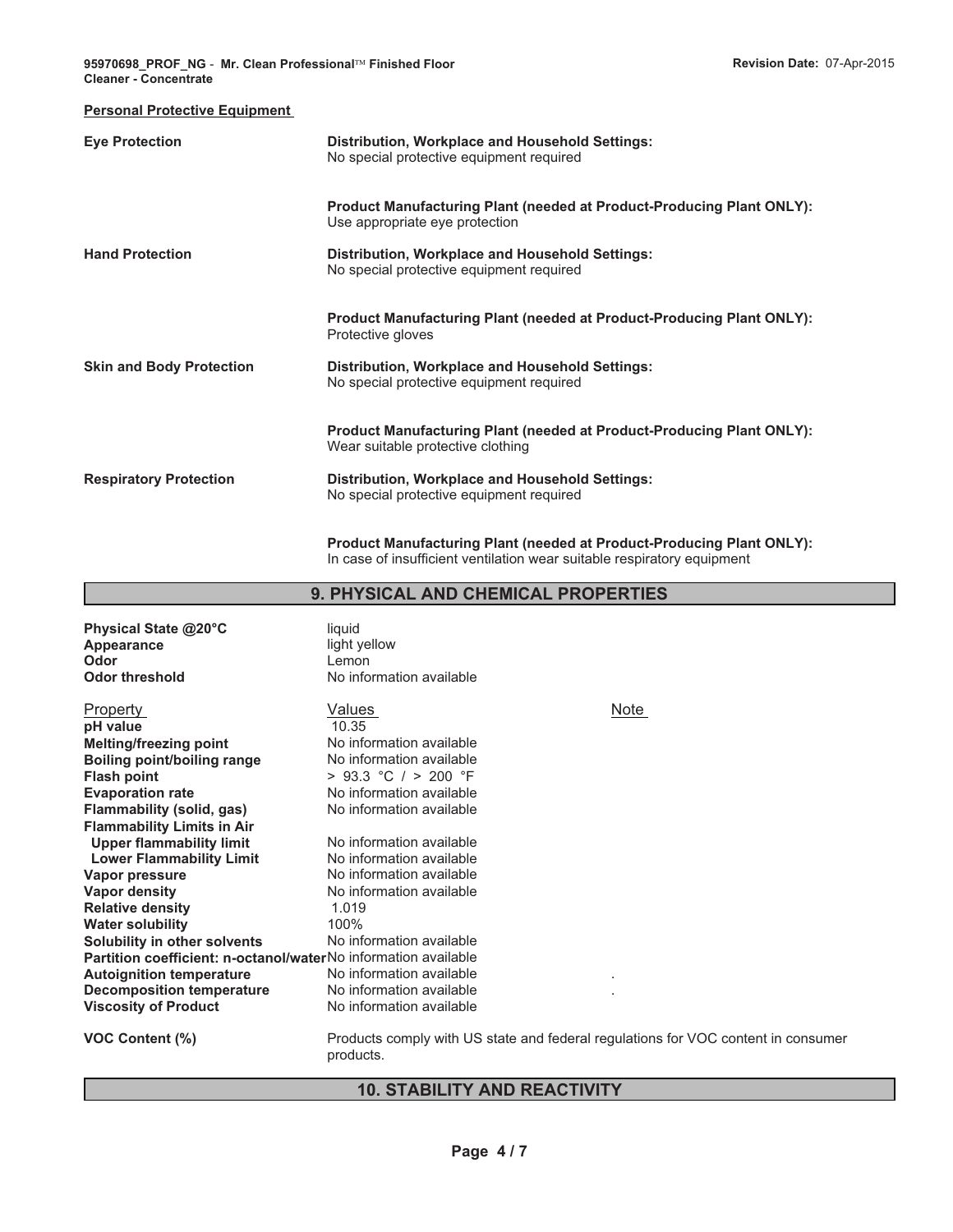| <b>Reactivity</b>               | None under normal use conditions.        |
|---------------------------------|------------------------------------------|
| <b>Stability</b>                | Stable under normal conditions.          |
| <b>Hazardous polymerization</b> | Hazardous polymerization does not occur. |
| <b>Hazardous Reactions</b>      | None under normal processing.            |
| <b>Conditions to Avoid</b>      | None under normal processing.            |
| <b>Materials to avoid</b>       | None in particular.                      |
|                                 |                                          |

**Hazardous Decomposition Products** None under normal use.

# **11. TOXICOLOGICAL INFORMATION**

#### **Product Information Information on likely routes of exposure**

| <b>Inhalation</b>   | No known effect.               |
|---------------------|--------------------------------|
| <b>Skin contact</b> | No known effect.               |
| <b>Ingestion</b>    | May be harmful if swallowed.   |
| Eye contact         | Causes serious eye irritation. |

#### **Delayed and immediate effects as well as chronic effects from short and long-term exposure**

| May be harmful if swallowed.   |
|--------------------------------|
| No known effect.               |
| Causes serious eye irritation. |
| No known effect.               |
| No known effect.               |
| No known effect.               |
| No known effect.               |
| No known effect.               |
| No known effect.               |
| No known effect.               |
| No known effect.               |
| No known effect.               |
| No known effect.               |
| No known effect.               |
| No known effect.               |
|                                |

### **Component Information**

| <b>Chemical Name</b>                                              | <b>CAS-No</b> | LD50 Oral           | <b>LD50 Dermal</b> | <b>LC50 Inhalation</b> |
|-------------------------------------------------------------------|---------------|---------------------|--------------------|------------------------|
| Benzenesulfonic acid.<br>$(1-methylethyl)$ -, sodium salt $(1:1)$ | 28348-53-0    | 5160.00 mg/kg (rat) |                    |                        |

# **12. ECOLOGICAL INFORMATION**

#### **Ecotoxicity**

The product is not expected to be hazardous to the environment.

| <b>Persistence and degradability</b> | No information available. |
|--------------------------------------|---------------------------|
| <b>Bioaccumulative potential</b>     | No information available. |
| <b>Mobility</b>                      | No information available. |
| Other adverse effects                | No information available. |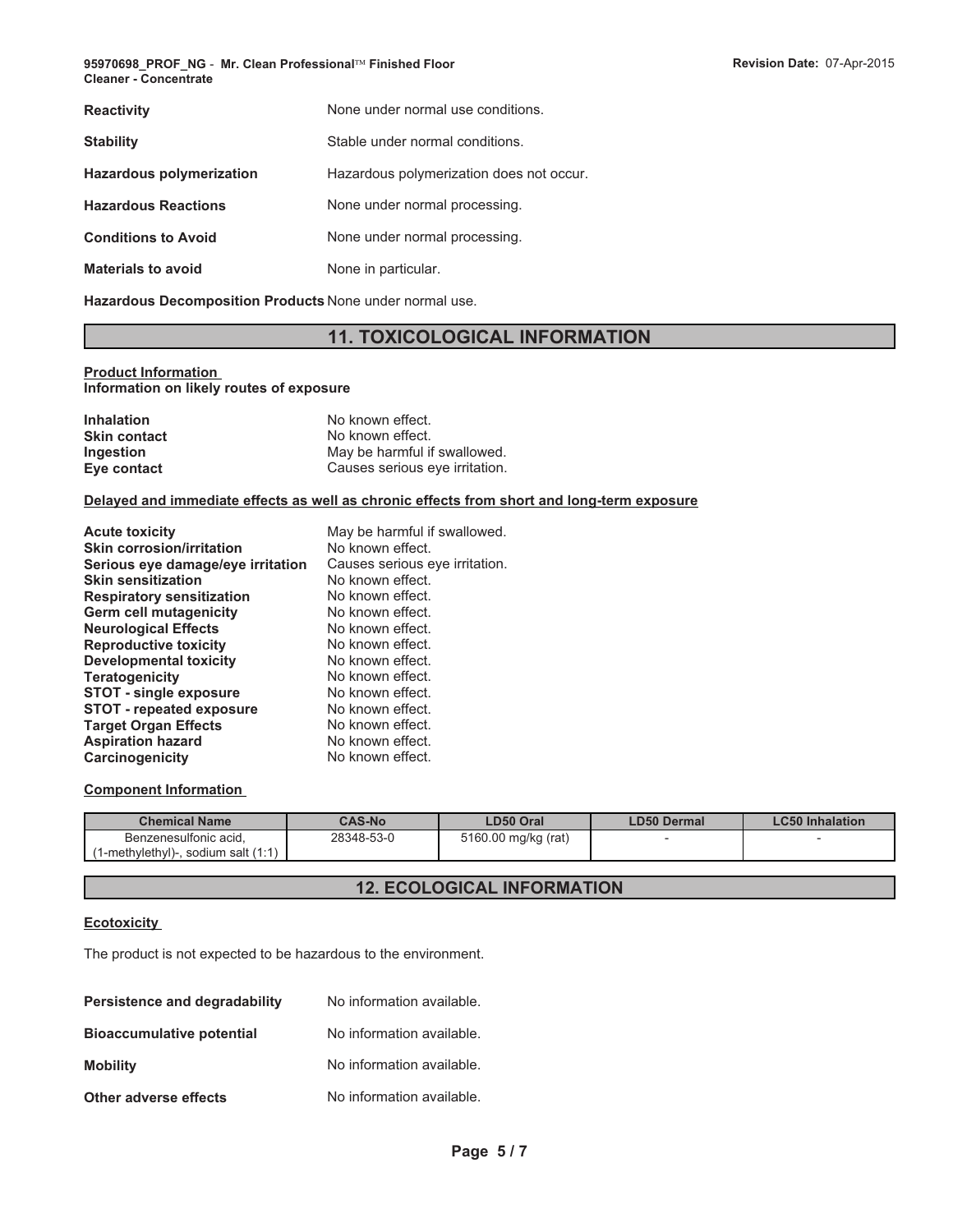### **13. DISPOSAL CONSIDERATIONS**

#### **Waste treatment**

| Waste from Residues / Unused<br><b>Products</b> | Disposal should be in accordance with applicable regional, national and local laws and<br>regulations. |
|-------------------------------------------------|--------------------------------------------------------------------------------------------------------|
| <b>Contaminated packaging</b>                   | Disposal should be in accordance with applicable regional, national and local laws and<br>regulations. |
| California Hazardous Waste Codes 331            |                                                                                                        |

**(non-household setting)**

### **14. TRANSPORT INFORMATION**

| <b>DOT</b>  | Not regulated |
|-------------|---------------|
| <b>IMDG</b> | Not regulated |
| <b>IATA</b> | Not regulated |

## **15. REGULATORY INFORMATION**

#### **U.S. Federal Regulations**

### **SARA 313**

Section 313 of Title III of the Superfund Amendments and Reauthorization Act of 1986 (SARA). This product does not contain any chemicals which are subject to the reporting requirements of the Act and Title 40 of the Code of Federal Regulations, Part 372

#### **CERCLA**

This material, as supplied, does not contain any substances regulated as hazardous substances under the Comprehensive Environmental Response Compensation and Liability Act (CERCLA) (40 CFR 302) or the Superfund Amendments and Reauthorization Act (SARA) (40 CFR 355). There may be specific reporting requirements at the local, regional, or state level pertaining to releases of this material

#### **Clean Air Act, Section 112 Hazardous Air Pollutants (HAPs) (see 40 CFR 61)**

This product does not contain any substances regulated as hazardous air pollutants (HAPS) under Section 112 of the Clean Air Act Amendments of 1990.

#### **Clean Water Act**

This product does not contain any substances regulated as pollutants pursuant to the Clean Water Act (40 CFR 122.21 and 40 CFR 122.42)

#### **California Proposition 65**

This product is not subject to warning labeling under California Proposition 65.

#### **U.S. State Regulations (RTK)**

This product does not contain any substances regulated by state right-to-know regulations

#### **International Inventories**

### **United States**

All intentionally-added components of this product(s) are listed on the US TSCA Inventory.